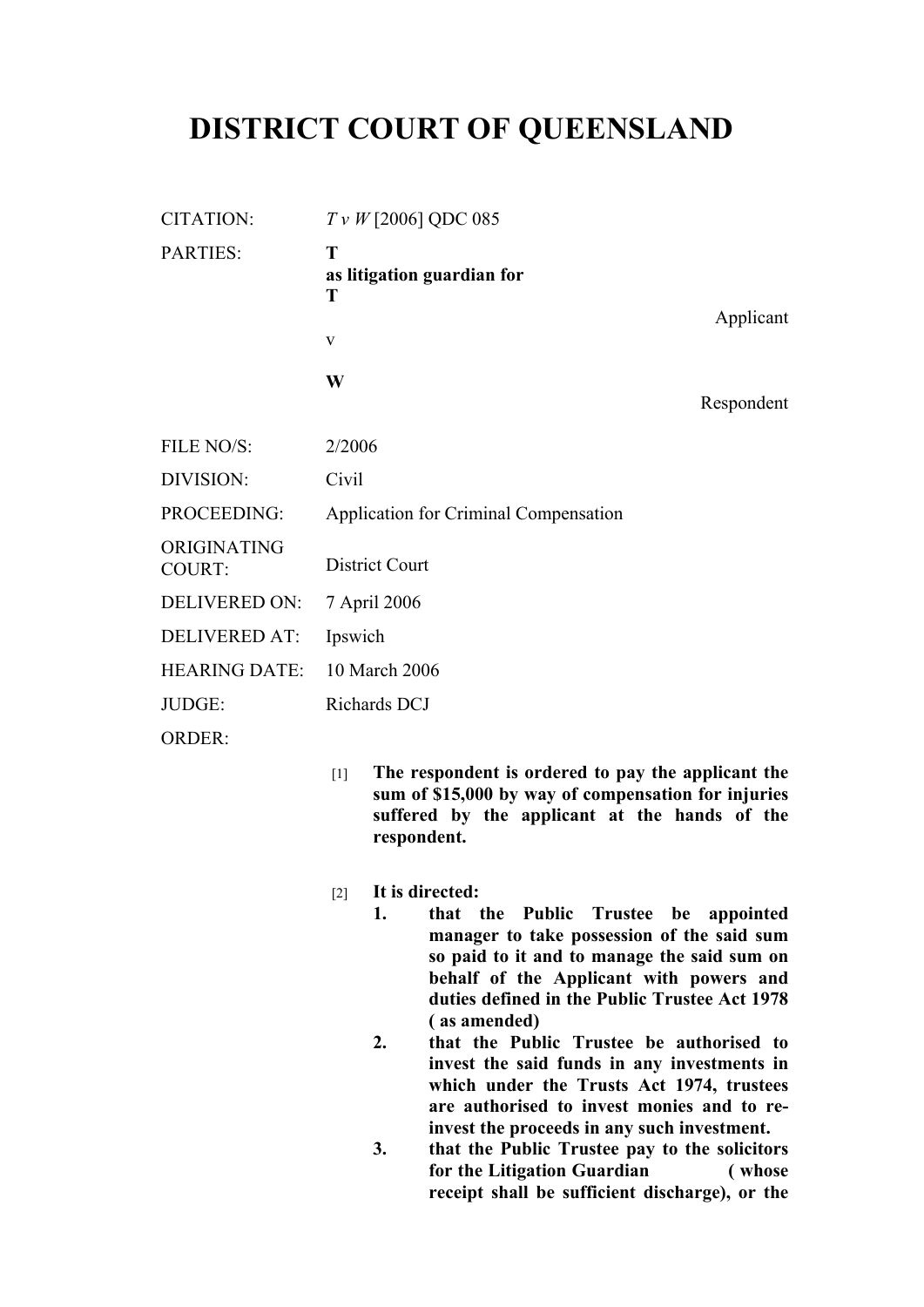**Legal Aid Office Queensland the proper legal costs and outgoings out of any monies received from the respondent or any other person including any ex-gratia payment made by the State of Queensland pursuant to this assessment and order.** 

**4. that the applicant and the Public Trustee be at liberty to apply to this Court in respect of the administration of the trust fund as may be advised.** 

| CATCHWORDS:        | Criminal compensation – adverse impact                            |
|--------------------|-------------------------------------------------------------------|
| <b>COUNSEL:</b>    | R. Hartfiel for the applicant<br>No appearance for the respondent |
| <b>SOLICITORS:</b> | M.A. Kent and associates for the applicant                        |

- [3] The applicant child, through her mother, is applying for criminal compensation as a result of an act of indecent treatment by the respondent, who was her godfather at the time of the offence.
- [4] On the day in question, the respondent was babysitting the applicant child while the mother was at a meeting. The mother returned unexpectedly to the house and was standing outside the child's bedroom when she heard the respondent speaking to the child. She entered the bedroom and spoke to the child. The child confided in her that the applicant had placed her hand on his penis whilst she was asleep.
- [5] The applicant pleaded guilty on 4 December 2001 to the offence of indecent treatment of a child under 16.
- [6] The child's mother has provided an affidavit indicating that the child's behaviour since the incident has deteriorated:
	- She is having problems with other children at school and gets into fights and arguments.
	- Her schoolwork has deteriorated.

2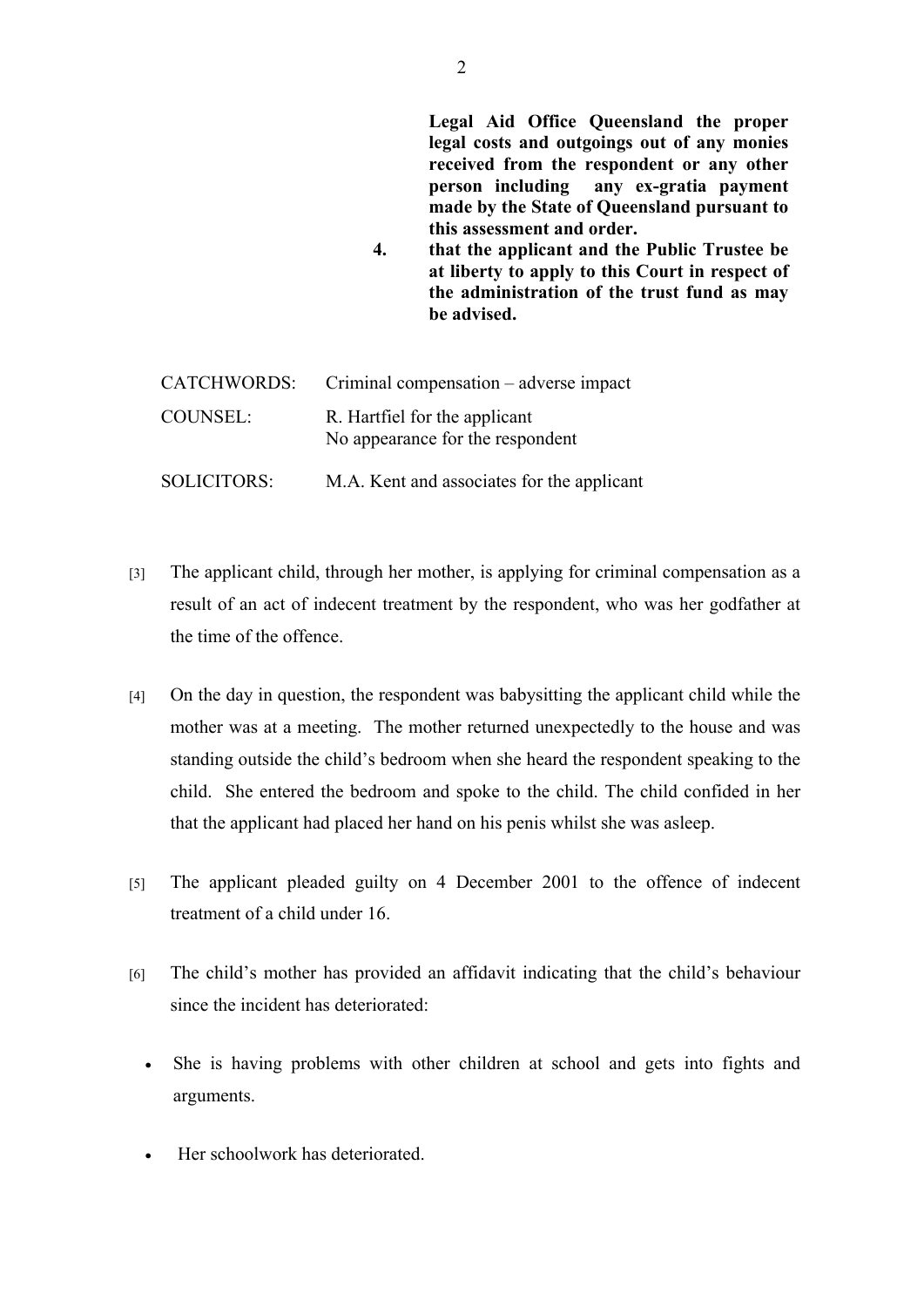- She is suffering from nightmares
- She was placed on antidepressants when she was eight years of age to assist her with her sleeping difficulties.
- She has changed schools in an attempt to overcome her problems, however, she continues to have problems.
- She appears uncomfortable around males.
- She eats very sweet food obsessively.
- She is reluctant to participate in activities and often comes into her mother's bedroom to sleep either in the bed or on the floor.
- [7] Leanne Jackson, a neuro-psychologist, has provided a report in relation to the child for the purposes of this application.
- [8] She notes that before this incident the child was very social, although she could be difficult at times. She did fall through the year 2 net at school, however, her mother suggests that this was due to a poor year 2 teacher.
- [9] The offence was committed when the child was in Grade 3. After the offence was reported, the child's mother observed:
	- outbursts of temper and physical violence when provoked,
	- built up anger,
	- easily annoyed,
	- deterioration in her schoolwork,
	- constant anxiety about nothing,
	- behavioural and disciplinary problems; and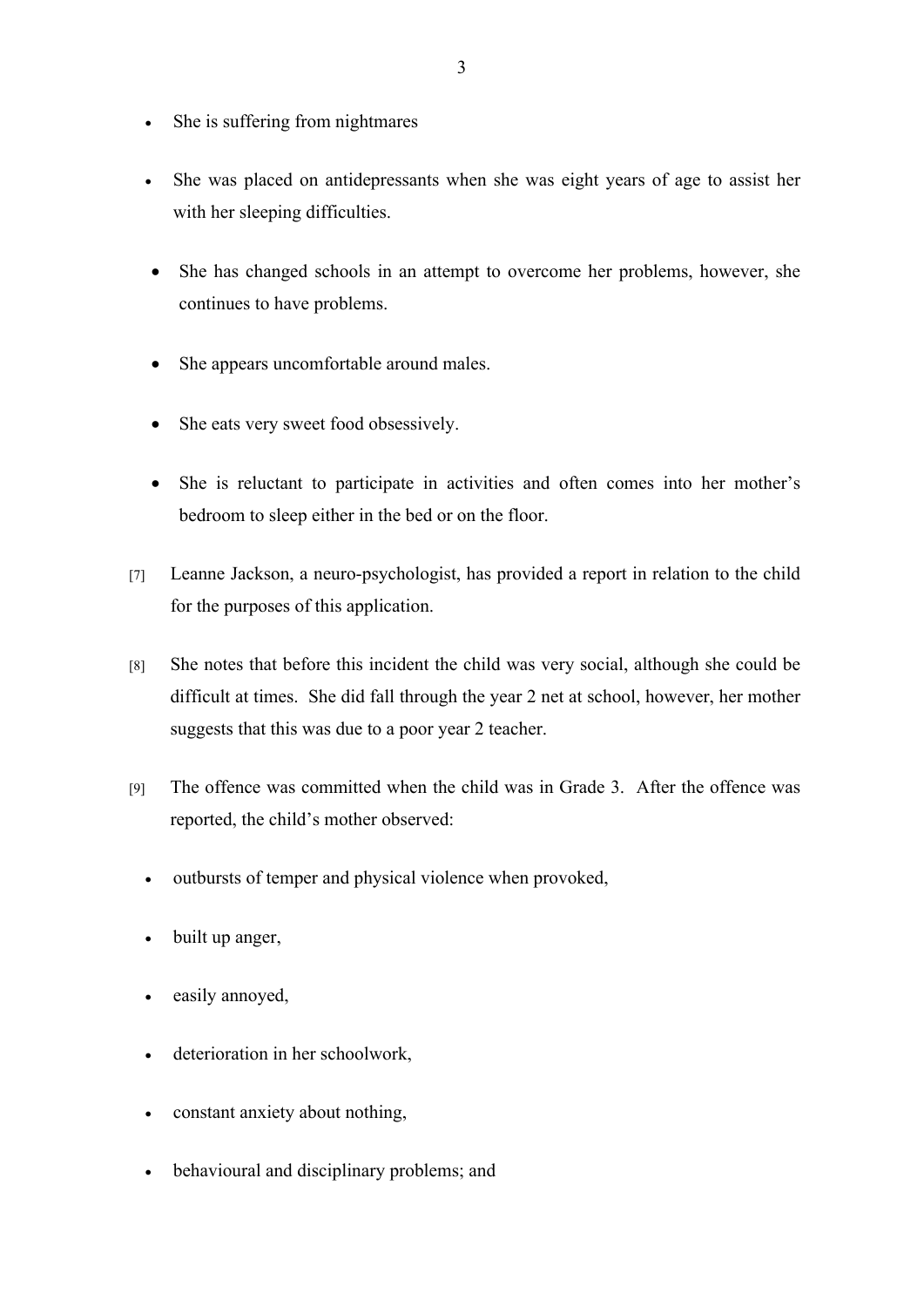- continual fights with school friends.
- [10] She was transferred to Springfield College in Grade 5 in the hope that the school environment might assist her, however, her problems continued at Springfield. There have been complaints of her teasing and bullying other children, her school achievements remain poor and she has been diagnosed by Dr Margaret McFarland , a psychiatrist, as having a cognitive profile resembling a child suffering from ADHD. Her brother suffers from mild Asperger's condition.
- [11] She continues to lack confidence, is unwilling to try new things, she has a lack of concentration, is hyper-vigilant and anxious if she hears a noise at night, still throws tantrums, has difficulty coping with disruptions, cries whenever she has to talk about what has happened to her and feels uncomfortable with males. She does not play sport. She says that she is happy at school but she is scared that someone will break into her house.
- [12] Ms Jackson notes that it is suggested that her academic performance has declined, however, testing in year 2 indicates that the child was already having problems with her schoolwork before this event.
- [13] Ms Jackson said it is likely that she is still suffering from anxiety, fears of intrusion into her private domains, and fears in general. She is quick to react negatively to minor irritations and this is a symptom often observed in post-trauma victims.
- [14] She has flattened mood and is at high risk of developing a later depressive condition. It seems as though she may have become more rigid in her thoughts and behaviours and that may be explained as an attempt to maintain control over her situation, as she has poor self–regulation and impulse control. She has been showing signs of hostility and aggression towards others.
- [15] Because of her lack of confidence the child is vulnerable to peer pressure and, as a reaction to her traumatic experience, may be vulnerable to the consequences of peer rejection. Ms Jackson states, at paragraph 2.11:

"It is unclear as to whether T is suffering from nervous shock, however, she is clearly withdrawn. She displays effective and non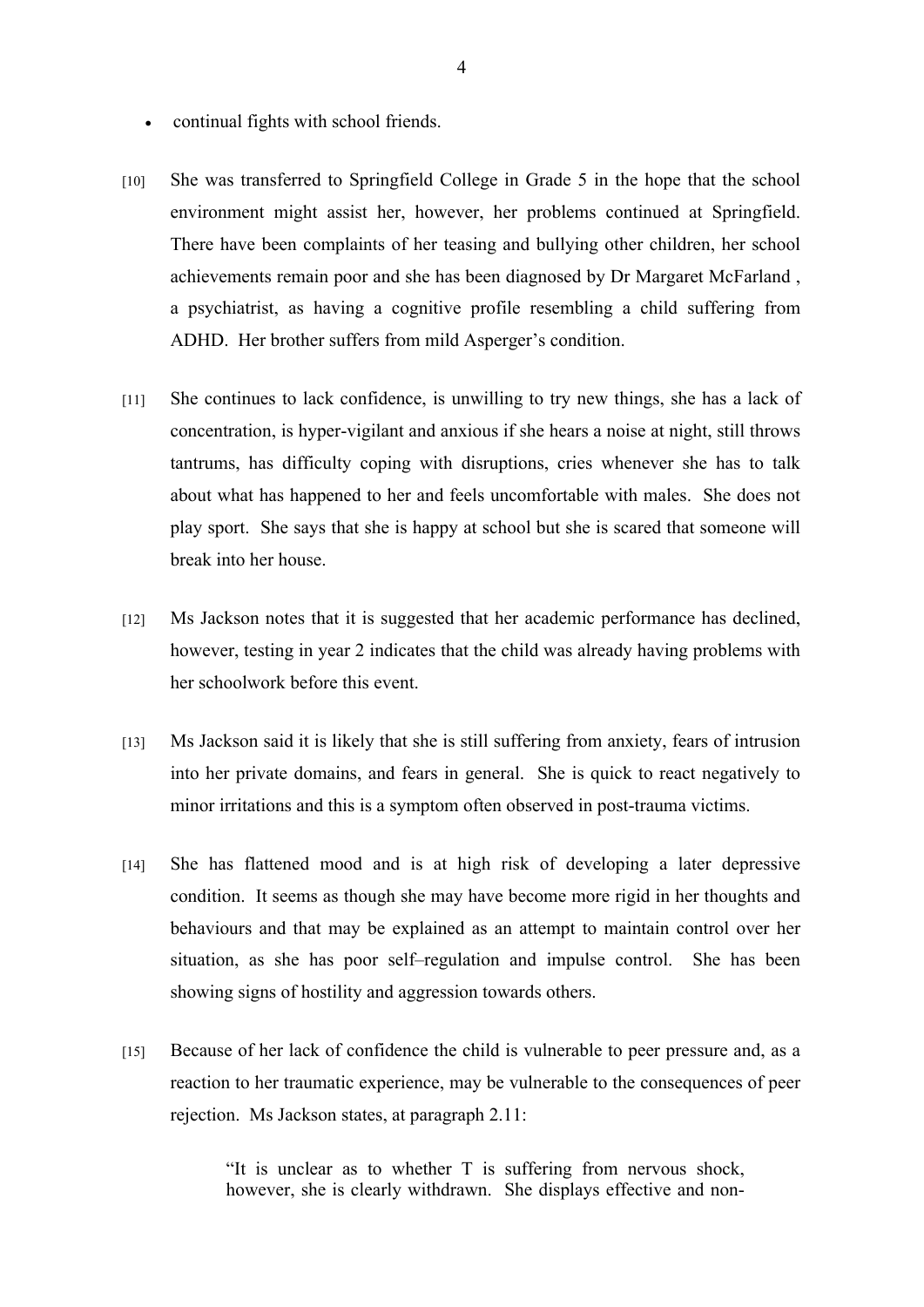verbal signs suggestive of covert anger, she suffers from anxiety triggered by separation, a threat to others and to her personal self. She is guarded, and other behavioural indicators suggest that she is hyper-vigilant and hyper-aroused and may suffer from poor impulse control. She is also reportedly suffering from nightmares, however the contents of these is unknown. It is possible on this basis that she is suffering from some symptoms seen in a post-traumatic stress state<sup>"</sup>

- [16] Given that diagnosis, it is clear that the child whilst not suffering from a diagnosed mental illness, is nonetheless suffering from nervous shock within the meaning of the *Criminal Offence Victims Act 1995*. (see *Ferguson v Kazakoff* [2000] QSC 156).
- [17] She is entitled to compensation under the Act and there is no suggestion that she has in any way contributed to her injuries.
- [18] She is also entitled to compensation under Regulation 1A of the *Criminal Offence Victims Act Regulations* 1995. For an injury to result in an adverse impact under the regulations, there must be an impact suffered which can be seperated from the symptoms exhibited in the diagnosis of nervous shock (see *JI v AV* [2001] QCA 510).
- [19] The following behaviours can be seen as adverse impacts to this child:
	- Uncontrollable cravings for sweet food.
	- Change of schools due to her behaviour towards others at the school.
	- Increased risk of a depressive episode when she is older.
- [20] In relation to criminal compensation the following assessment is appropriate:

| (a) | Item 31 - mental or nervous shock minor –     |         |
|-----|-----------------------------------------------|---------|
|     | 10 per cent of the scheme maximum:            | \$7,500 |
| (b) | In relation to adverse impacts $-10$ per cent |         |